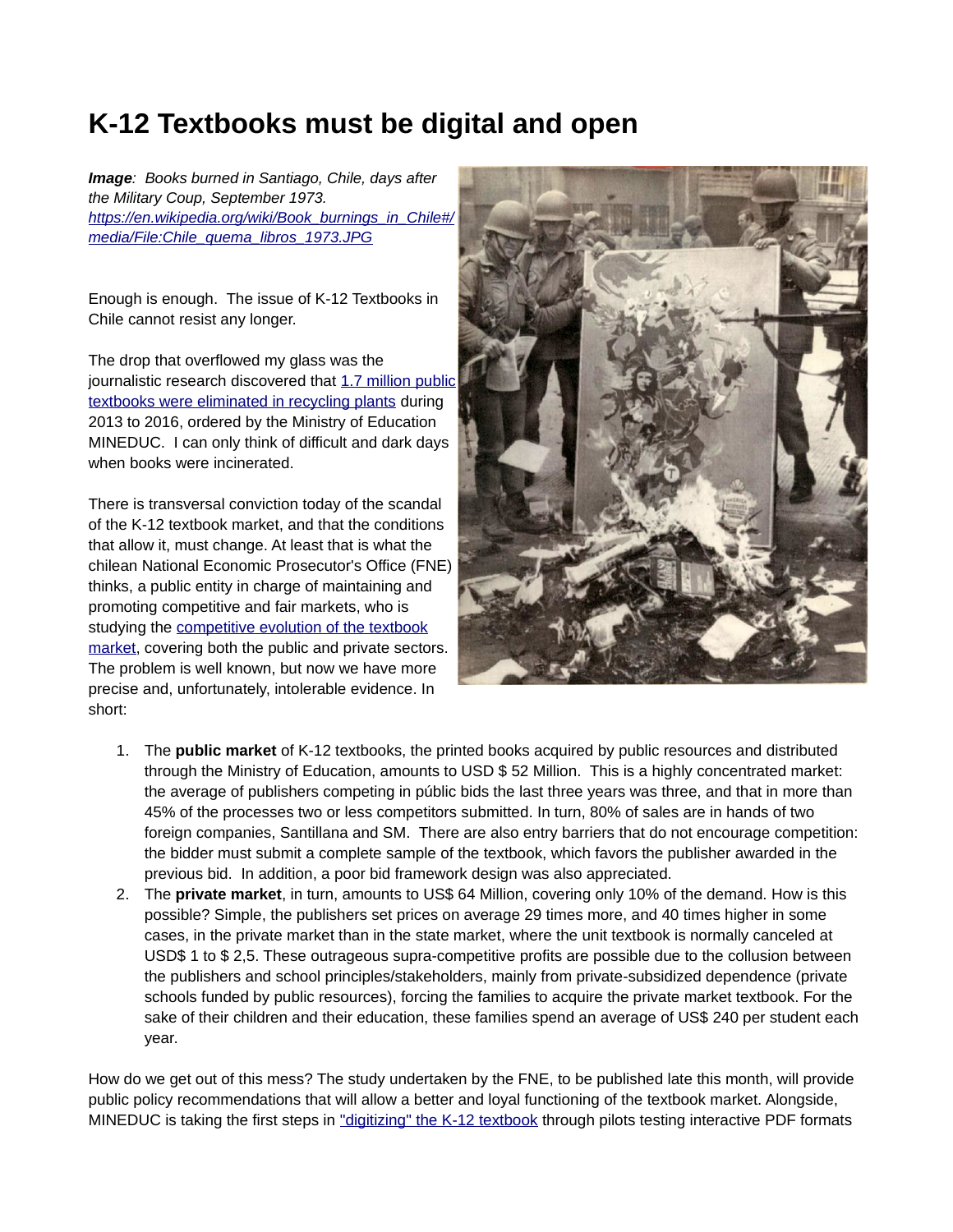and the [Techbook,](https://www.discoveryeducation.com/what-we-offer/techbook-digital-textbooks/) product of Discovery Education.

So how we avoid textbooks ending in the bonfire? No doubt, the K-12 Textbook must be digital and open.

## **Separate content from the container**

A key reason for the highly concentrated K-12 public textbook market in Chile is the public bidding framework that involves the elaboration of the contents, the printing of the texts and their distribution. This chain has favored the large publishers and, incidentally, preventing the participation of other publishers, especially, the local publishers. By the way, it also prevents the participation of other actors, such as printing or educational technology companies.

A most important decision would be to separate the educational content from the medium and its distribution, in the public bidding processes. In the case of Ecuador, this separation has existed for years. Its ministry calls for public bidding for printing rights for textbooks already reviewed and validated by universities. This has allowed large and small printing companies to participate, achieving a drop in prices where the unit textbook manages to cost less than half a dollar, resulting in large public savings.

The current model conceives the textbook only as a unique printed book, omitting the multiple possibilities that digitalization of content allows. Digital educational content allows the development of many types of resource outputs, for example, an audio-book, a format for mobile devices, feed an online course or a video game, etc. In addition to those possibilities, many that we can't even foresee yet due to constant technological progress, it is necessary that educational content should be housed in a digital format. This has been one of the key aspects preventing textbooks from innovation, our students today use a similar educational resource used 40 years ago.

In addition, separating content from the container also ensures the durability of the content, breaking the publisher's fallacy of having to redo from scratch the textbooks every two or three years.

Certainly, the K-12 textbook digitalization, complemented by other resources and media and interactive environments, opens multiple opportunities to generate new and innovative ways of using it to achieve learning outcomes. But, especially from the public policy perspective, caution must prevail, decision-making must ensure equity, permanent access for all students, and must ensure sustainabilty, continuity and quality of their development and implementation processes. Is it possible to give a Techbook to all our students? A business model based on individual licenses to access a product or service can be a huge expense, and perhaps more importantly, prevents us from focusing the spending on people and context conditions to ensure effective deployment. We already have [frustrated experiencies](https://www.elquintopoder.cl/educacion/recursos-educacionales-abiertos-potencial-impacto-y-politica-publica/) related to web platforms not to be repeated, as well as for digital textbooks.

Enlaces, the ICT-progam for K-12 schools (and sadly closed at the end of last year) published in 2013 "Digital School Textbooks" for the Technology subject for 1st to 6th graders. Prior to that, there was no textbook for this subject in the public nor private market. The teachers, many of them recycled from extinct subjects such as Manual Technician or French, had to resort to Argentine texts to guide their work. These textbooks actually filled a gap and existing demand and its use was quite successful, thanks to its interactive and graphical instructional design. Unfortunately, these textbooks were removed from MINEDUC last August, as the license to use expired. The textbooks are again accessible for this school year thanks to the renewal of the license, although not the complete textbook, now is a reduced compendium of what it was. And perhaps most sensitive, they are not downloadable, which compromises or rules out the use for the resource in the classroom, because connectivity infrastructure is very limited in chilean schools. Although these textbooks were developed and deployed by public funds, how many more times must we pay to enable access and use of these textbooks?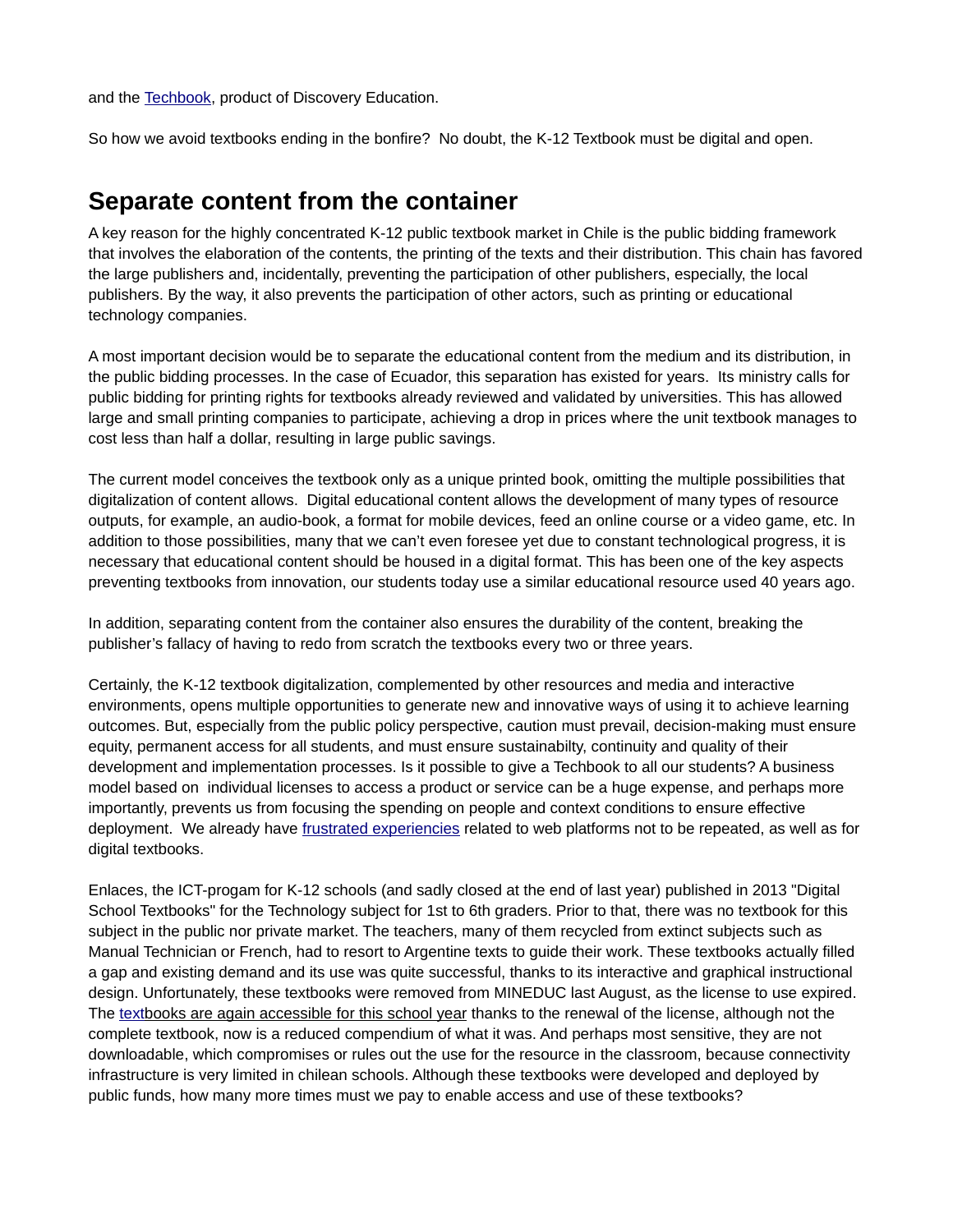## **Public content, must be public**

It sounds redundant, but it is not: the educational content housed in K-12 textbook acquired by public resources **is not public**.

Indeed, the direct cause of the private textbook market scandal is intellectual property. The public bid defines that: *The author's rights of the awarded textbooks in public bids will belong entirely to the contracted one, for the effects of free commercialization in the private market …*" That is to say, the publishers postulate a textbook to the public bid, and then reuse a very similar product to be sold in the private market up to 40 times higher than the public price. An "armed robbery" subsidized by all of chilean taxpayers.

Beyond the flagrant abuse of publishers and their pricing policies in the private market, it is worth asking: Why are the content rights of publicly-funded textbooks not public? On the contrary, why are explicitly exclusive to the publishers? Simply because public authority says so.

If common sense prevails, the rights of use of the contents of school textbooks acquired with public resources should be public. As Copyright is the by-default legal instrument to guarantee that "all rights are reserved" to the author, other legal tools, such as the [Creative Commons](https://creativecommons.org/) licenses, recognize the authorship but grant and guarantee rights for public usufruct. What kind of public usufruct? To modify a resource to adapt it to a specific context, to extend or improve it, to be able to share it by different means and channels, to be able to integrate it into a pre-existing resource, to be able to integrate it into services or commercial products, etc.

Creative Commons licenses are fully compatible with our legislation and there is jurisprudence in this regard since 2006. There are six Creative Commons licensing options that declare different levels of openness (permitted uses), but there is growing consensus that the most favorable licenses for education and, therefore, textbooks are those that grant broad powers (such as Attribution CC-BY), seeking to create a framework that maximizes the flexibility of types of uses of resources by users. With these licenses, the school text becomes a [Open Educational Resource,](https://en.unesco.org/node/275478) a concept coined by UNESCO in 2002 that defines it as "*teaching materials, learning or research that are in the public domain or that have been published with an intellectual property license that allows free use, adaptation and distribution.* "

Flexibility in the use of educational content, enhanced by the permissions granted by open licenses, is a central feature given today's [current and novel uses of our teachers and students.](file:///home/wwestermann/https:%20%2F%2Fwww.elquintopoder.cl%2Feducacion%2Fhacia-el-texto-school-open-new-background%2F)

Openness could have solved the case of textbooks for students with visual disabilities. The visual disability group of parents, [Acaluces, filed a legal injunction](https://www.latercera.com/la-tercera-pm/noticia/el-ano-en-que-los-ninos-con-discapacidad-visual-no-recib-sus-textos-escolar/431550/) against MINEDUC because public texbook in Braille or macroformat never arrived. The Court of Appeals of La Serena issued a ruling in late October, ordering the MINEDUC *"to deliver the textbooks for the year 2018 to the students in favor for whom it is used, duly adapted to their special needs"*. Incredibly, this time sponsored by the Council of Defense of the State, MINEDUC opposed through an appeal to the Supreme Court looking to reverse the first ruling, arguing that "*facing a progressive increase of students with total or partial visual impairment integrated to the school system, there has been no increase in resources proportional to that growing demand."* Luckily, the [Supreme Court ratified the sentence,](https://www.eldinamo.cl/educacion/2019/02/12/suprema-confirma-recurso-contra-mineduc-and-obliga-a-entregar-textos-escolares-a-students-with-visual-disability/) arguing that the MINEDUC *"has not complied with a legal obligation, thus affecting the constitutional guarantee of equality before the law"*.

Conceived as a commons or public good, educational resources are also a matter of social justice. The MINEDUC textbook program can not argue lack of resources, its their technical and moral duty to generate the necessary efficiencies to ensure all our students have access to materials that support quality learning.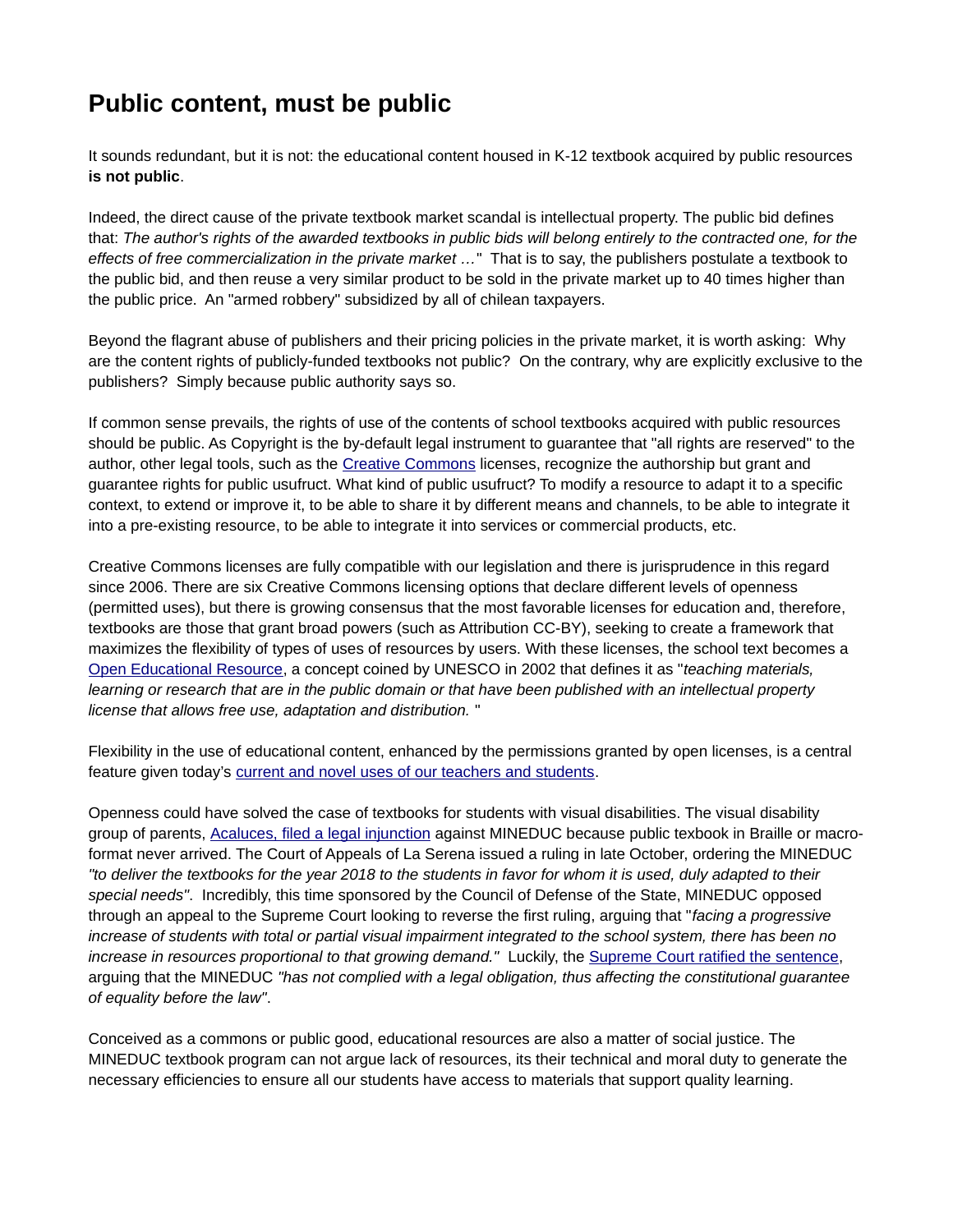## **Open up to enhance quality**

The first alerts related to the malicious K-12 textbook market in Chile was [researcher Pablo Ortúzar.](http://www.ieschile.cl/wp-content/uploads/2011/07/Informe-Textos-escolares.pdf) His core thesis was that the current vitiated system, both in the public and private markets, is an environment whose competitiveness is focused on reducing printing costs and does not have incentives for the improvement and innovation of the contents of the textbooks. He proposes that the State should be able to buy the content so that it can be converted into a *"public ownership format with free access"* … *"That is important, it will allow an archive of educational materials open to national and international public scrutiny, which will be enriched over time and that may be very useful for students, families, teachers and researchers."* Ortúzar is perfectly aligned to the proposal that the textbook must be digital and open. Please, deepen how openness allows educational [resources to raise their quality.](https://www.elquintopoder.cl/educacion/textos-escolares-alidad-a-traves-de-la-apertura/)

The importance of public scrutiny in relation to quality relies in two perspectives: first, as a strategy for continuous and incremental improvement of educational content, and second, the involvement in that process by the educational community, especially teachers and students. Every quality assurance process involves planned activities such as systematic measurement, comparison with standards, monitoring of processes, all activities associated with loops or information feedback circuits by users / stakeholders / experts. It is not enough to have a standard (benchmark) and its checklist to determine the quality of an educational resource. Its quality lies in an effective and efficient use satisfying specific educational needs, in specific contexts. Who better than the end users, mainly teachers and students, to feedback the use of an educational resource.

These cycles of adaptation/creation, use, crtitique and revision by users, thanks to the openness of publiclylicensed educational resources, conforms a virtuous circle that multiplies, diversifying and enhance educational resources, achieving efficiency in return on investment, raising quality and ensuring future sustainability, and above all, positive impact on student learning.

In a higher education Open Textbook project developed at the Pontificia Universidad Católica de Valparaíso, it implemented two textbooks in formal courses where students contributed to the creation of one of the textbooks and the critical review of another. It was very interesting to rescue the positive experience for students simply by involving them in the development and free use of an educational resource. They recognized high motivation and commitment for the tasks and role entrusted, felt pride and recognition of contributing to a resource that will be used in future versions of the course, went much deeper into the content treated. The teachers involved had to necessarily rethink their work, monitoring the activities of the students, redesigning the classroom activities and how to complement them outside the classroom, in short, innovating in their teaching. This led us to translate to Spanish the award-winning book [Guide to Making Open Texts with Students](http://openbooks.biblioteca.ucv.cl/?page_id=110) to open up new opportunities.

The University of Cape Town, responsible for an extensive research agenda around the [Open Educational](http://roer4d.org/)  [Resources for developing countries,](http://roer4d.org/) defines the virtuous cycle of Open Education in the image below. It is this virtuous circle that can mend the injustices of the textbook market in our country and that these resources do contribute to raising the quality of our education.